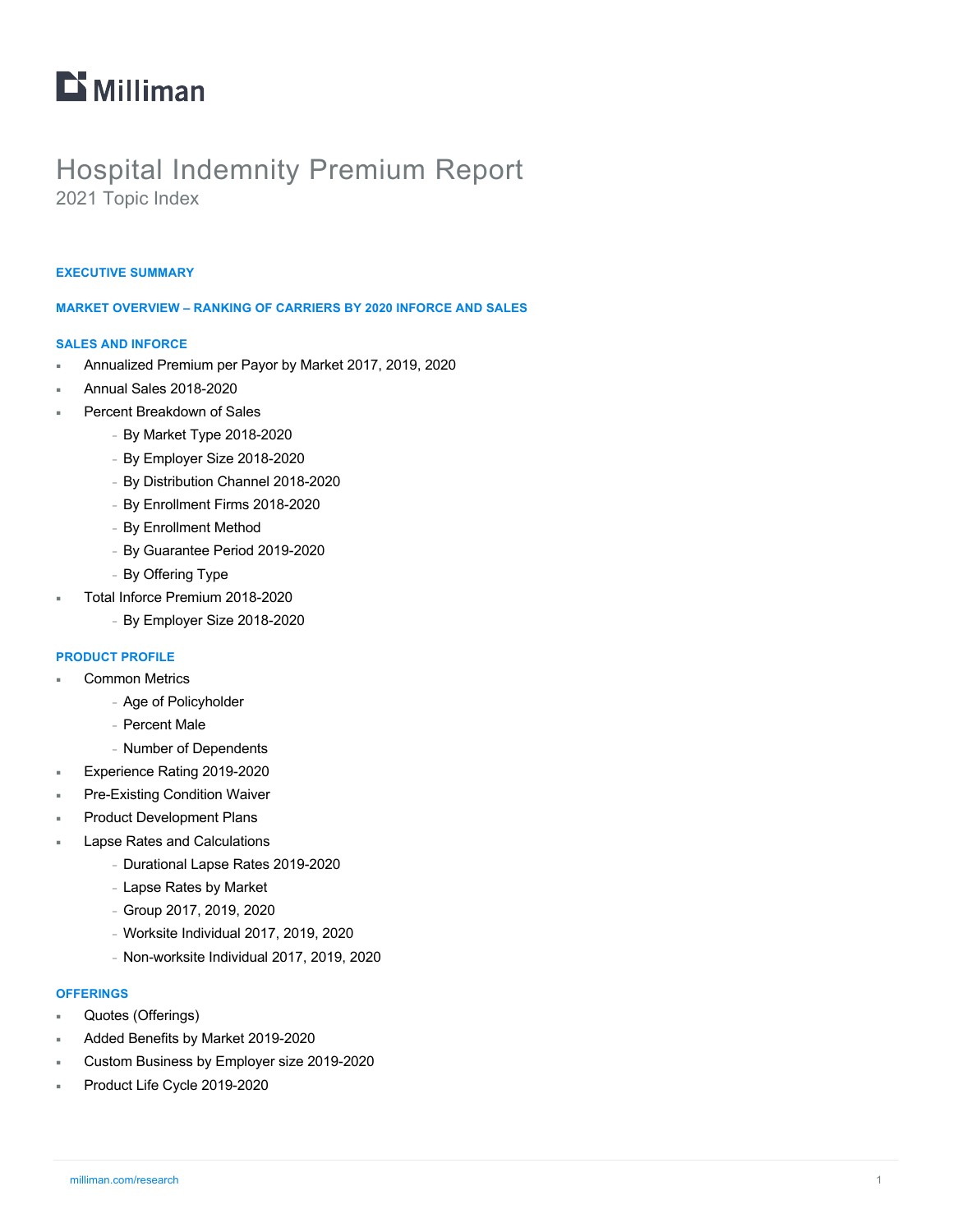## **TARGET METRICS**

- **Profitability** 
	- <sup>−</sup> Target Profitability by Market 2017, 2019, 2020
	- <sup>−</sup> Target vs. Actual Profitability by Market
	- <sup>−</sup> Percent Actual Better than Target 2019-2020
- **Participation** 
	- <sup>−</sup> Target Participation Rate by Distribution Channel 2019-2020
	- <sup>−</sup> Participation Rate Comparison 2019-2020
	- <sup>−</sup> Participation Rate Comparison by Distribution Channel 2019-2020
- **Loss Ratio** 
	- <sup>−</sup> Average Target Loss Ratio 2019-2020
	- <sup>−</sup> Target vs. Actual Loss Ratio 2019-2020
	- <sup>−</sup> Target vs. Actual Loss Ratio by Market
	- <sup>−</sup> Percent Actual Lower than Target Loss Ratio 2019-2020
- Target Markets by Employer Size and Market Type

#### **COMMISSIONS AND TECH FEES**

- Commission Breakdown
	- <sup>−</sup> Commission Structure 2019-2020
	- <sup>−</sup> Commission Structures by Market
- **Commission Amounts** 
	- <sup>−</sup> Usual Commission Rates 2017,2019, 2020
	- <sup>−</sup> Usual Commission Rates by Market 2019-2020
- Technology Fees 2019-2020
- ¡ Technology Fee Structure 2019-2020

#### **ENROLLMENT AND PORTABILITY**

- **Preferred Partners**
- Standard Portability Offering

#### **MATERNITY**

- ¡ Business Sold without Waiting Period 2019-2020
- Sales by Maternity Coverage 2019-2020
- Sales Including Well Baby 2019-2020

#### **OPERATIONS**

- Claim Turnaround Time and Expected Number of Paid Claims
	- <sup>−</sup> Claim Turnaround Time 2019-2020
- Claim Payment Features by Market Type 2019-2020
	- <sup>−</sup> Offer for Wellness Benefits
	- <sup>−</sup> Adjust Premium Rates
- **Billing Method** 
	- <sup>−</sup> Group Sales by Billing Method 2019-2020
	- <sup>−</sup> Group Sales by Billing Method and Employer Size 2019-2020